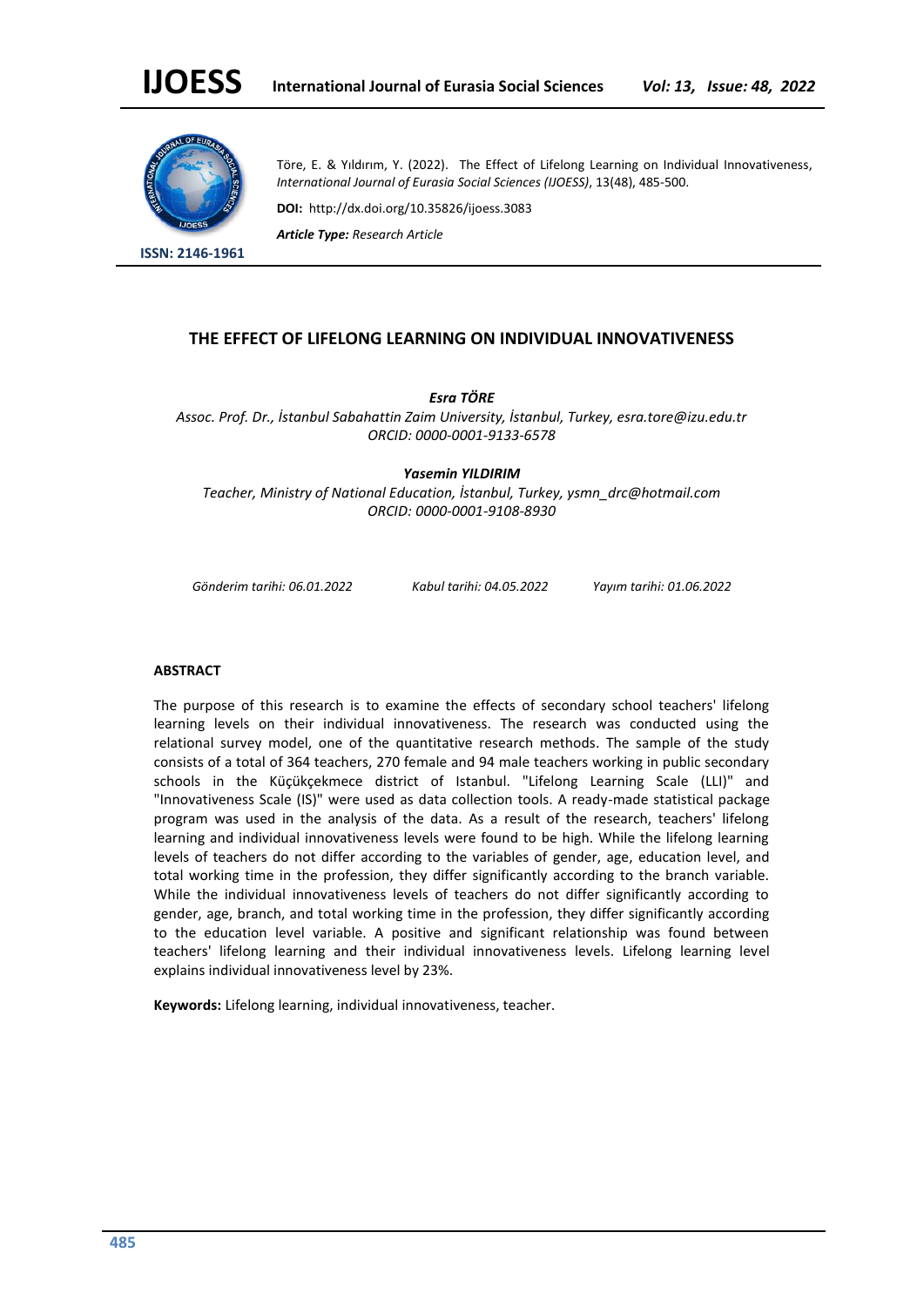### **INTRODUCTION**

In the current age, advances in science and technology make it necessary for individuals and societies to update their existing knowledge and equip themselves with new information to keep up with the current time (Celep, 2003). In the digitalized world, individuals must constantly learn to develop and change, adopt lifelong learning, and make it a habit; for this, they must knowingly fulfill their responsibilities, be comfortable in their personal areas, and be able to communicate easily with the people around them. They should be in a structure that can access, analyze and apply information in all kinds of different forms and features, diagnose and perceive problems correctly and find different solutions, not only develop the information but also use it correctly in the right place and enlighten their surroundings on this issue (Partnership for 21st Century Skills, 2003; cited in Kılıçer, 2011).

Information is the main source everywhere, from the economy to other social issues (Kutlu, 2000). In a world where borders between societies are being lifted, distances are getting shorter, turning into a more digital platform day by day. It has become necessary to spread information at the same speed to adapt to rapid technological developments and changes. For this reason, many developed countries have entered the race to become an information society and gain economic superiority. In this context, formal education is not sufficient to evolve into an information society; acquiring knowledge, including non-formal education and all kinds of original learning, is gaining importance (Urhan, 2020).

Another important point is that the lifelong learning skills of individuals contribute to the determination and continuity that they will show in renewing themselves and creating their innovative perspectives by adapting to modern times (Budak, 2009). Making lifelong education/learning activities widespread for society and providing equal opportunities and opportunities for everyone is essential for personal, social, economic, and employability. In addition, it is important to reconsider training programs, especially vocational education, on a field/person-based basis to give importance to teacher education and increase knowledge and skills in this way. The integration of formal and informal education is important for increasing the quality of education (Urhan, 2020).

Demirel (2013: 210) defines lifelong learning as "the understanding that aims to provide the necessary education for individuals as soon as they need it and to follow its conditions". The European Union considers activities that aim to develop the knowledge, abilities, and competencies acquired during the life of individuals, individually, socially, culturally or professionally, under the title of lifelong learning (European Commission, 2002). On the other hand, Aksoy (2013: 26) defines it as the activities that people carry out throughout their lives to increase their competencies in line with their interests and wishes.

The tools and methods used in working environments are changing day by day. This situation requires constant updating of information. Individual innovativeness is related to the individual's relevant and positive attitude towards innovation (Choi, 2004:397). At the core of the innovation, the phenomenon is the individual (Tabak, Erkuş, & Meydan, 2010), and individual innovativeness is a quality possessed at different levels (Midgley &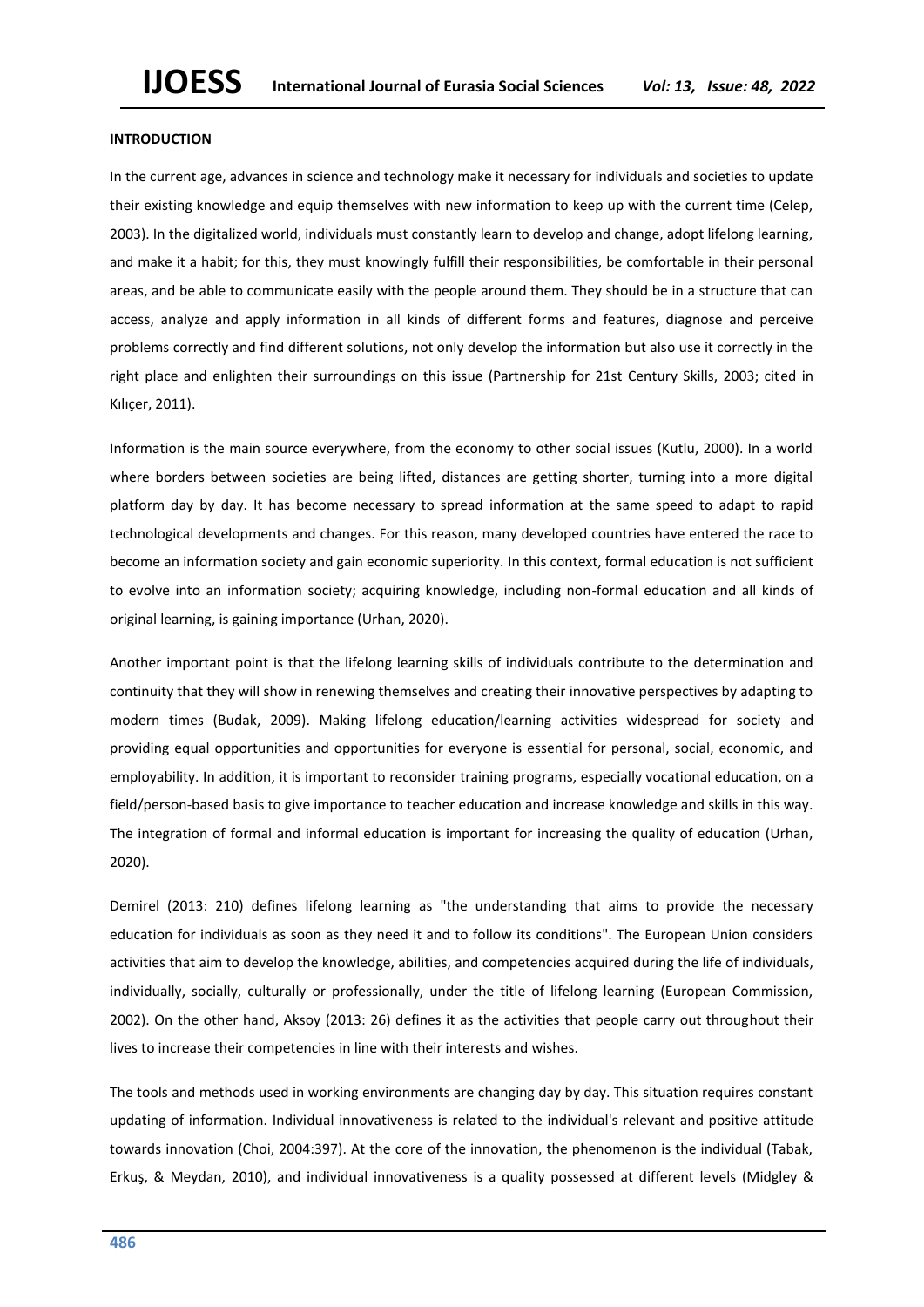Dowling, 1978). When we consider innovation as a process, individual innovativeness comes to the fore; it requires the individual to apply the desired desire and behavior in an active way (Scott & Bruce, 1994). Individual innovativeness is also defined as finding different and effective solutions by approaching situations and problems with different perspectives. The faster adoption and implementation of innovations with the ability to make a difference is a reflection of the individual's constructive attitudes and behaviors towards innovation (Kılıçer & Odabaşı, 2010: 151).

Employees can increase their knowledge, skills, and abilities day by day by adopting lifelong learning. Studies have found that the concept of lifelong learning is associated with many positive organizational attitudes and behaviors. Teachers' lifelong learning levels have a positive relationship idealism (Taş, 2020), life and 21stcentury skills (Korkmaz, 2019), happiness levels (Kabal, 2019), mobile learning attitudes (Bozkan, 2018), selfdirected learning levels (Arslan, 2019), cultural capital adequacy (Aydın, 2020), information literacy (Özgür, 2016), digital literacy levels Boyacı, 2019) and professional self-efficacy (Ayra & Kösterelioğlu, 2015). Within the framework of the relevant literature, this study aims to examine the effect of secondary school teachers' lifelong learning levels on their individual innovativeness. In line with the purpose of the research, answers to the following questions were sought:

1) What are the lifelong learning and individual innovativeness levels of the teachers participating in the research?

2) Do the lifelong learning levels of the teachers participating in the research differ significantly according to their age, gender, branch, educational status, and total working time in the profession?

3) Do the individual innovativeness levels of the teachers participating in the research differ significantly according to their age, branch, gender, educational status, and total working time in the profession? 5) Is there a significant relationship between teachers' lifelong learning levels and individual innovativeness? 6) Do teachers' lifelong learning levels affect their individual innovativeness?.

### **METHOD**

#### **Research Model**

This study was conducted using the relational survey model, one of the quantitative research methods. The relational screening model detects the degree of differentiation between two or more variables (Karasar, 2012). Relational studies are studies that are effective in revealing the relations of variables with each other, determining the rates of these relations, and providing information that will shed light on high-level research on these relations (Büyüköztürk et al., 2013).

#### **Universe and Sample**

The universe of the research consisted of 2,194 branch teachers working in public secondary schools in the Küçükçekmece district of Istanbul in the 2020-2021 academic year (MEB, 2019). Three hundred sixty-four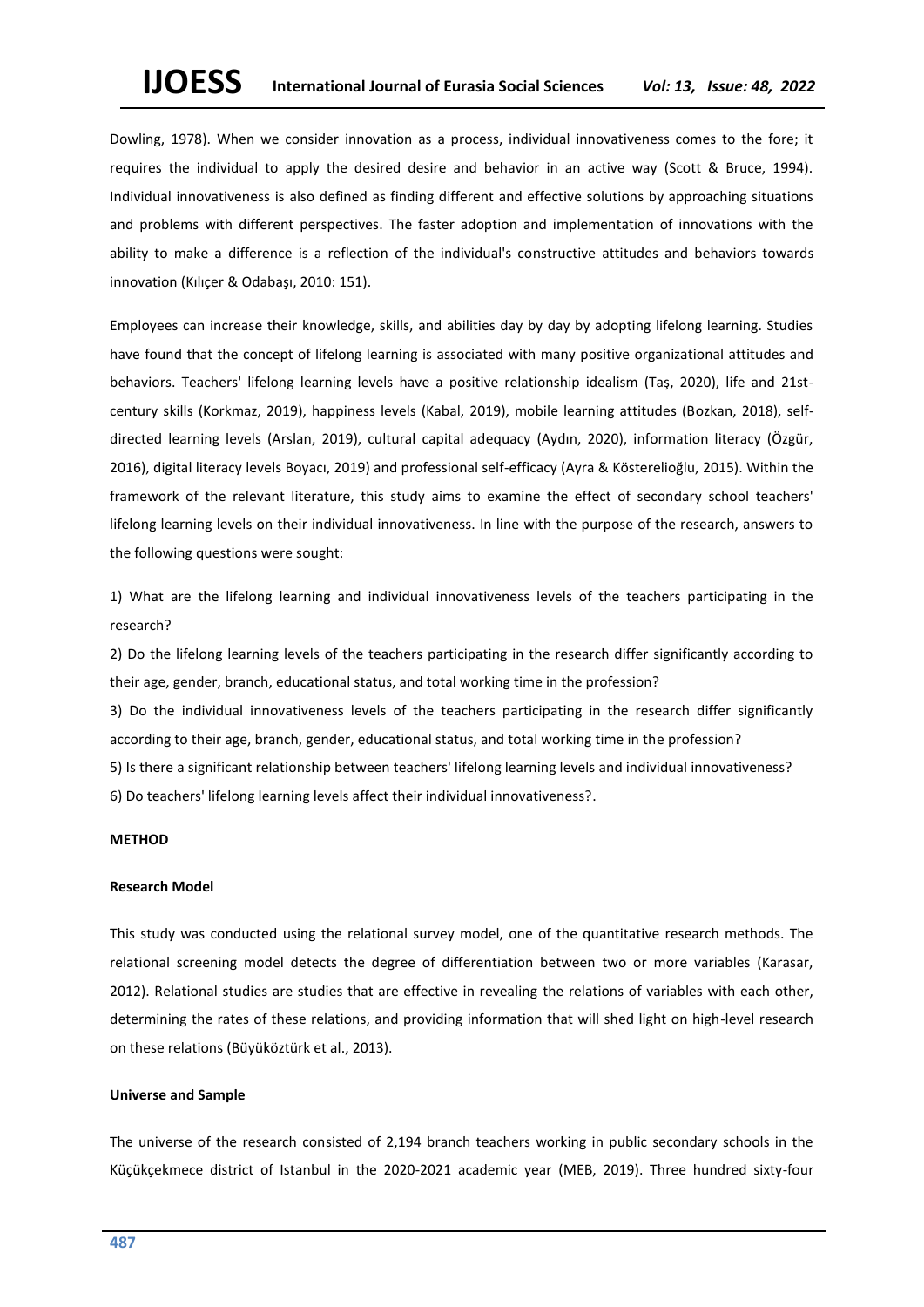volunteer teachers selected by convenience sampling method from the research universe are included in the research sample. Personal information of the participants in the sample is given in Table 1.

| <b>Baseline characteristic</b> | Group                                       | N   | %    |
|--------------------------------|---------------------------------------------|-----|------|
|                                | Female                                      | 270 | 74,2 |
| Gender                         | Male                                        | 94  | 25,8 |
|                                | 21-30 years                                 | 130 | 35,7 |
| Age                            | 31-40 years                                 | 174 | 47,8 |
|                                | 41 years and above                          | 60  | 16,5 |
|                                | Associate degree                            | 10  | 69,8 |
| <b>Education level</b>         | Bachelor                                    | 305 | 30,2 |
|                                | Master and PhD                              | 49  |      |
|                                | Less than 1 year                            | 32  | 8,8  |
|                                | 1-5 years                                   | 94  | 25,8 |
|                                | 6-10 years                                  | 122 | 33,5 |
|                                | $11-15$ years                               | 58  | 15,9 |
|                                | Tenure<br>16-20 years<br>21 years and above | 33  | 9,1  |
|                                |                                             | 25  | 6,9  |
|                                | <b>Applied Courses</b>                      | 28  | 7.7  |
|                                | <b>Information Technologies</b>             | 30  | 8.2  |
|                                | Religious Culture And Moral                 | 22  | 6.0  |
|                                | Science                                     | 52  | 14.3 |
| <b>Branch</b>                  | English                                     | 47  | 12.9 |
|                                | Maths                                       | 41  | 11.3 |
|                                | <b>School Counselling</b>                   | 23  | 6.3  |
|                                | <b>Social Studies</b>                       | 36  | 9.9  |
|                                | <b>Technology And Design</b>                | 17  | 4.7  |
|                                | Turkish                                     | 68  | 18.7 |

### **Table 1.** Participants' Personal Variables

## **Data Collection Tools**

Personal information form, Lifelong Learning Scale, and Innovation Scale were used as data collection tools in the research.

Wielkiewicz and Meuwissen developed the Lifelong Learning Scale (2014), Engin et al. (2017) adapted it into Turkish. The Cronbach Alpha reliability coefficient for the overall scale is 0.93. The items in the scale are in fivepoint Likert type: 1: Never, 2: Rarely, 3: Sometimes, 4: Often, 5: Always.

The Innovativeness Scale was developed by Hurt, Joseph, and Cook in 1977 and adapted into Turkish by Kılıçer and Odabaşı (2010). The internal consistency coefficient of the 20-item scale is 0.82. The scale consists of 4 dimensions (resistance to change, opinion leadership, openness to experience, risk-taking) in a five-point Likert type ranging from 1: strongly disagree to 5: strongly agree (Kılıçer & Odabaşı, 2010).

## **Data Collection Process**

All procedures performed in this study involving human participants were by the ethical standards of the institutional research committee. Before the research started, the researcher applied the institutional ethics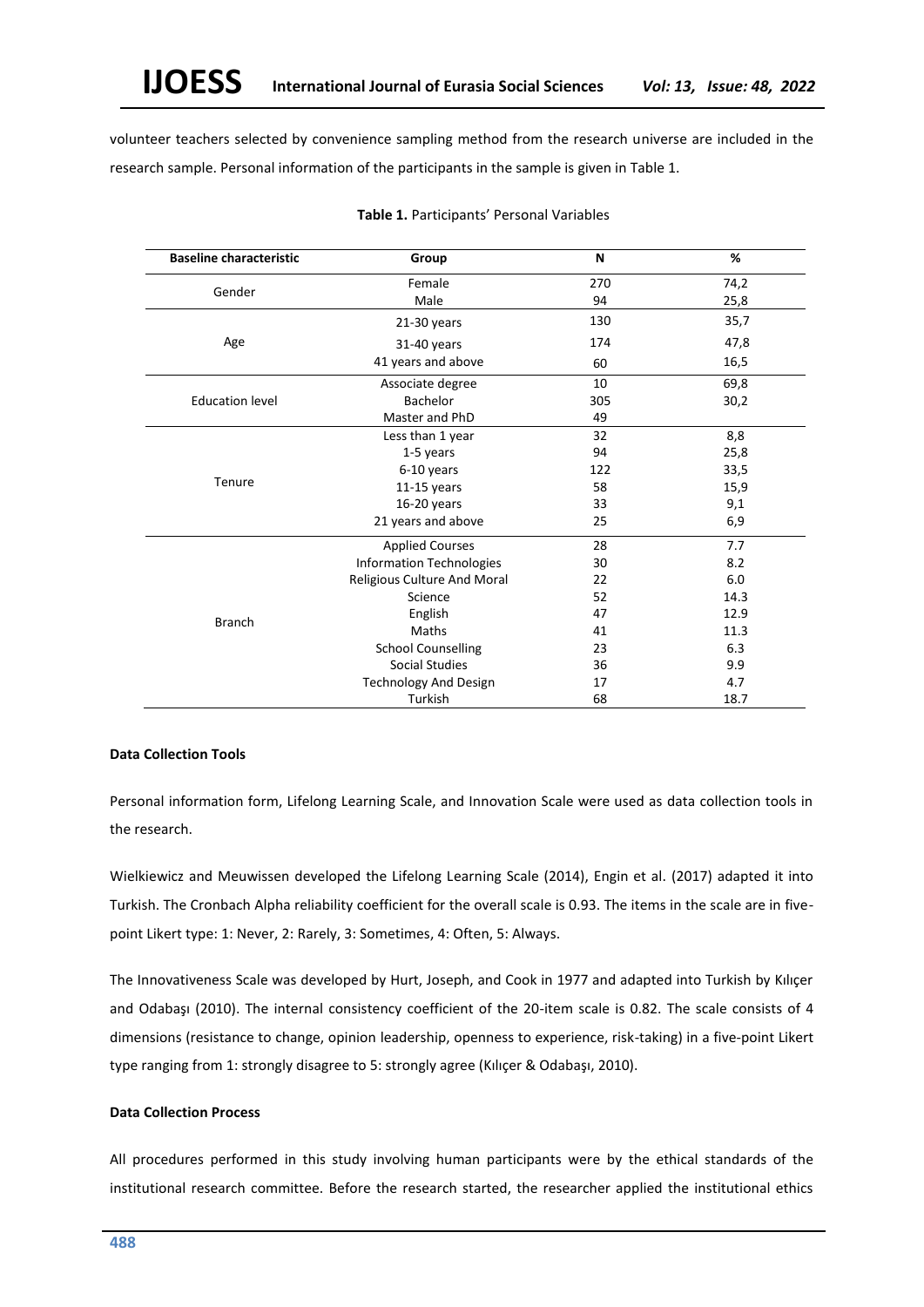committee of İstanbul Sabahattin Zaim University for ethical approval. The ethical committee approval date is February 11, 2021, and the number of the approval document is E-20292139-050.01.04-2029.

### **Data Analysis**

The normality test results of both scales used in the study are given in Table 2 and Table 3.

|                   |     | __              |                 |         |
|-------------------|-----|-----------------|-----------------|---------|
|                   | N   | <b>Kurtosis</b> | <b>Skewness</b> |         |
| Lifelong Learning | 364 | 0.08            | $-0.53$         | $0.01*$ |

**Table 2.** Lifelong Learning Scale Normality Test Results

|                                   | N   | <b>Kurtosis</b> | <b>Skewness</b> |
|-----------------------------------|-----|-----------------|-----------------|
| Resistance to Change              | 364 | $-0.14$         | 0.40            |
| Opinion Leadership                | 364 | 0.52            | $-0.57$         |
| Openness to Experience            | 364 | $0.04*$         | $0.05*$         |
| <b>Risk Taking</b>                | 364 | $-0.23$         | $-0.36$         |
| Individual Innovativeness (Total) | 364 | $-0.48*$        | $-0.23*$        |

**Table 3.** Individual Innovativeness Scale Normality Test Results

\*Logarithmic transformation has been done.

Research data were analyzed with the SPSS (Statistical Package Program for Social Science) 21.0 program. The skewness and kurtosis coefficients were used to measure the normality of the scale scores. According to Büyüköztürk (2011), it can be expressed as "the skewness and kurtosis coefficients used in the normal distribution feature of the scores obtained from a continuous variable remain within ±1 limits, and the scores do not show a significant deviation from the normal distribution". After the logarithmic transformation of the scores that did not show normal distribution. The scores were compared according to gender from the independent two-sample t-test; the ANOVA test compared the total working time in the profession, age, education level, and branch variables. LSD post hoc test was used to determine the groups with significant differentiation. Pearson Correlation was used to analyze the relationship between lifelong learning scores and individual innovativeness scores. Regression analysis was used to examine the effect (prediction) of lifelong learning on individual innovativeness. The analysis's confidence interval was determined to be 95% (p<0.05).

### **FINDINGS**

The data relating to determining the lifelong learning levels of the teachers who constitute the research sample are given in Table 4. When the data in the table are examined, the "Lifelong Learning" score of the teachers was found to be 3.96±0.60, and considering the lowest (1) and highest (5) points that can be obtained, it is seen that the scores are in the "often" range and at a high level.

**Table 4.** Lifelong Learning Scale Normality Test Results

|                   |     | Mean | SS   | Level |
|-------------------|-----|------|------|-------|
| Lifelong Learning | 364 | 3.96 | 0.60 | High  |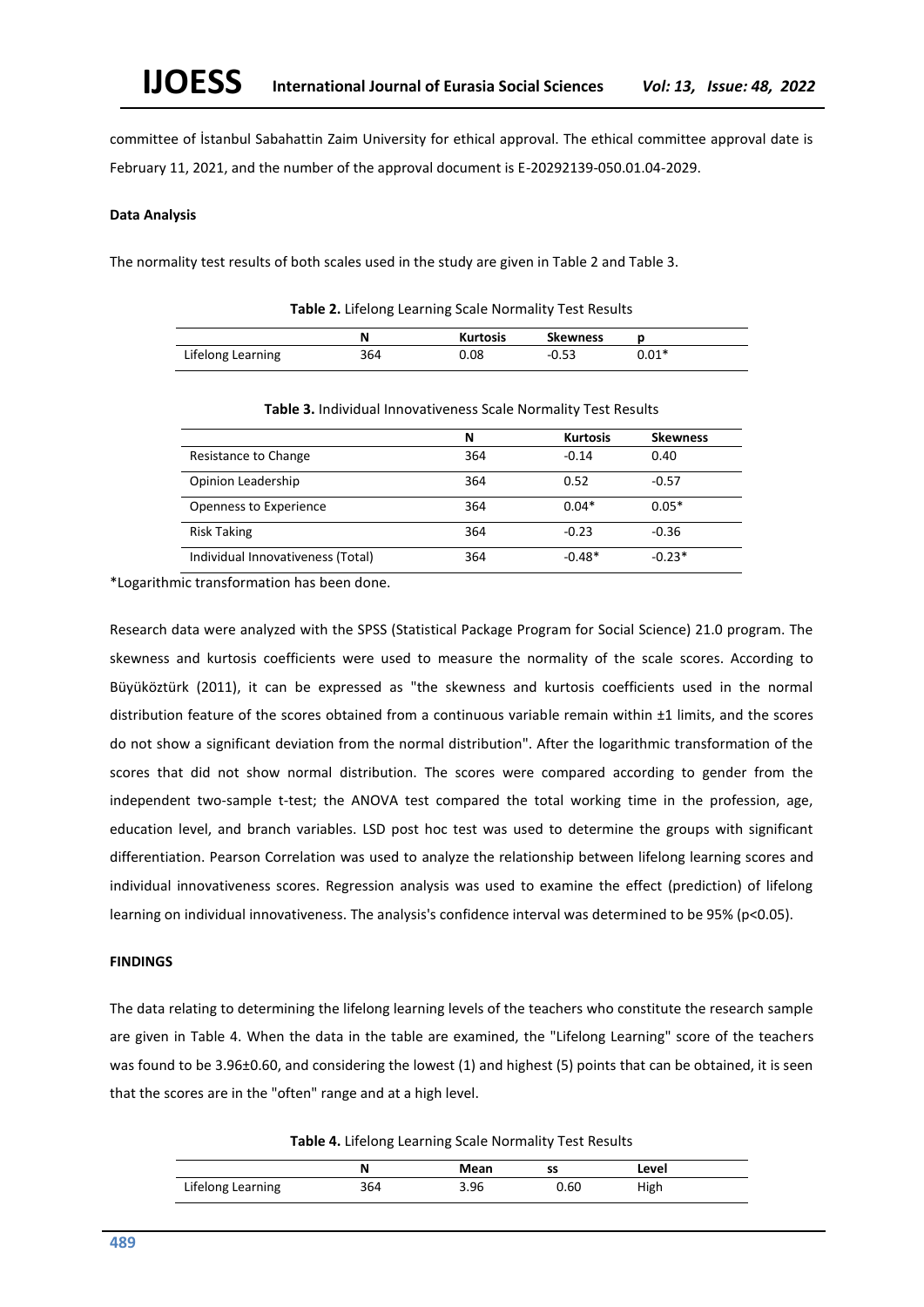While the lifelong learning levels of the teachers did not differ according to the variables of gender, age, education level, and total working time in the profession (p>0.05), it was found that they differed significantly according to the branch variable (F=3.51; p<0.05). Lifelong learning scores of teachers in information technologies, science, social studies, Turkish, technology and design, religious culture, and ethics branches are higher than those of teachers in mathematics and applied courses (painting, music, physical education, and sports) (Table 5).

|                   | <b>Subject</b>                    | N  | x    | Ss   | F             | р | <b>Significant</b><br><b>Difference</b> |
|-------------------|-----------------------------------|----|------|------|---------------|---|-----------------------------------------|
|                   | A-Applied Courses                 | 28 | 3.66 | 0.54 |               |   | B, C, D, H, I, K > A, F                 |
|                   | <b>B-Information Technologies</b> | 30 | 4.13 | 0.57 |               |   |                                         |
|                   | C-Religious Culture And Moral     | 22 | 4.00 | 0.49 |               |   |                                         |
|                   | D-Science                         | 52 | 4.12 | 0.48 |               |   |                                         |
| Lifelong Learning | E-English                         | 47 | 3.92 | 0.54 |               |   |                                         |
|                   | F-Maths                           | 41 | 3.66 | 0.75 | 0.000<br>3.51 |   |                                         |
|                   | <b>G-School Conselling</b>        | 23 | 3.91 | 0.62 |               |   |                                         |
|                   | <b>H-Social Studies</b>           | 36 | 3.98 | 0.63 |               |   |                                         |
|                   | I-Technology And Design           | 17 | 4.31 | 0.60 |               |   |                                         |
|                   | K-Turkish                         | 68 | 4.01 | 0.58 |               |   |                                         |

**Table 5.** ANOVA Test Results for Teachers' Lifelong Learning Levels and Subject

When the sub-dimension scores were examined, the resistance to change (2.55±0.58) score was in the range of "disagree" and at a low level; opinion leadership (3.81±0.72), openness to experience (4.08±0.63), and risktaking (3.60±0.94) scores were in the "agree" range and at high levels (Table 6).

| <b>Sub-Dimension</b>              | N   | Mean  | Ss   | Level |
|-----------------------------------|-----|-------|------|-------|
| Resistance to Change              | 364 | 2.55  | 0.85 | Low   |
| Opinion Leadership                | 364 | 3.81  | 0.72 | High  |
| Openness to Experience            | 364 | 4.08  | 0.63 | High  |
| <b>Risk Taking</b>                | 364 | 3.60  | 0.94 | High  |
| Individual Innovativeness (Total) | 364 | 86.09 | 7.60 | High  |

**Table 6.** Teachers' Individual Innovativeness (General) and Sub-Dimensional Levels

While the individual innovativeness levels of the teachers did not differ significantly according to the subject variable (p>0.05), it was found that it differed significantly according to the variables of gender, age, education level, and total working time in the profession. Risk-taking levels of teachers differ significantly in favor of male teachers (p<0.05) according to their gender (Table 7).

**Table 7.** T-Test Results of Teachers' Differences in Individual Innovativeness and Sub-Dimensional Levels by Gender

| <b>Sub-Dimension</b>              | Gender | n   | x     | SS   | t       | р     |
|-----------------------------------|--------|-----|-------|------|---------|-------|
| Resistance to Change              | Female | 270 | 2,54  | 0,85 |         |       |
|                                   | Male   | 94  | 2,55  | 0,87 | $-0.07$ | 0,942 |
| Opinion Leadership                | Female | 270 | 3,79  | 0,73 | $-1,09$ |       |
|                                   | Male   | 94  | 3,88  | 0,70 |         | 0,275 |
| Openness to Experience            | Female | 270 | 4,09  | 0,62 | 0,63    | 0,530 |
|                                   | Male   | 94  | 4,04  | 0,67 |         |       |
| <b>Risk Taking</b>                | Female | 270 | 3,54  | 0,96 | $-2,00$ | 0,046 |
|                                   | Male   | 94  | 3,77  | 0,84 |         |       |
|                                   | Female | 270 | 85,93 | 7,62 |         |       |
| Individual Innovativeness (Total) | Male   | 94  | 86,57 | 7.54 | $-0.68$ | 0,498 |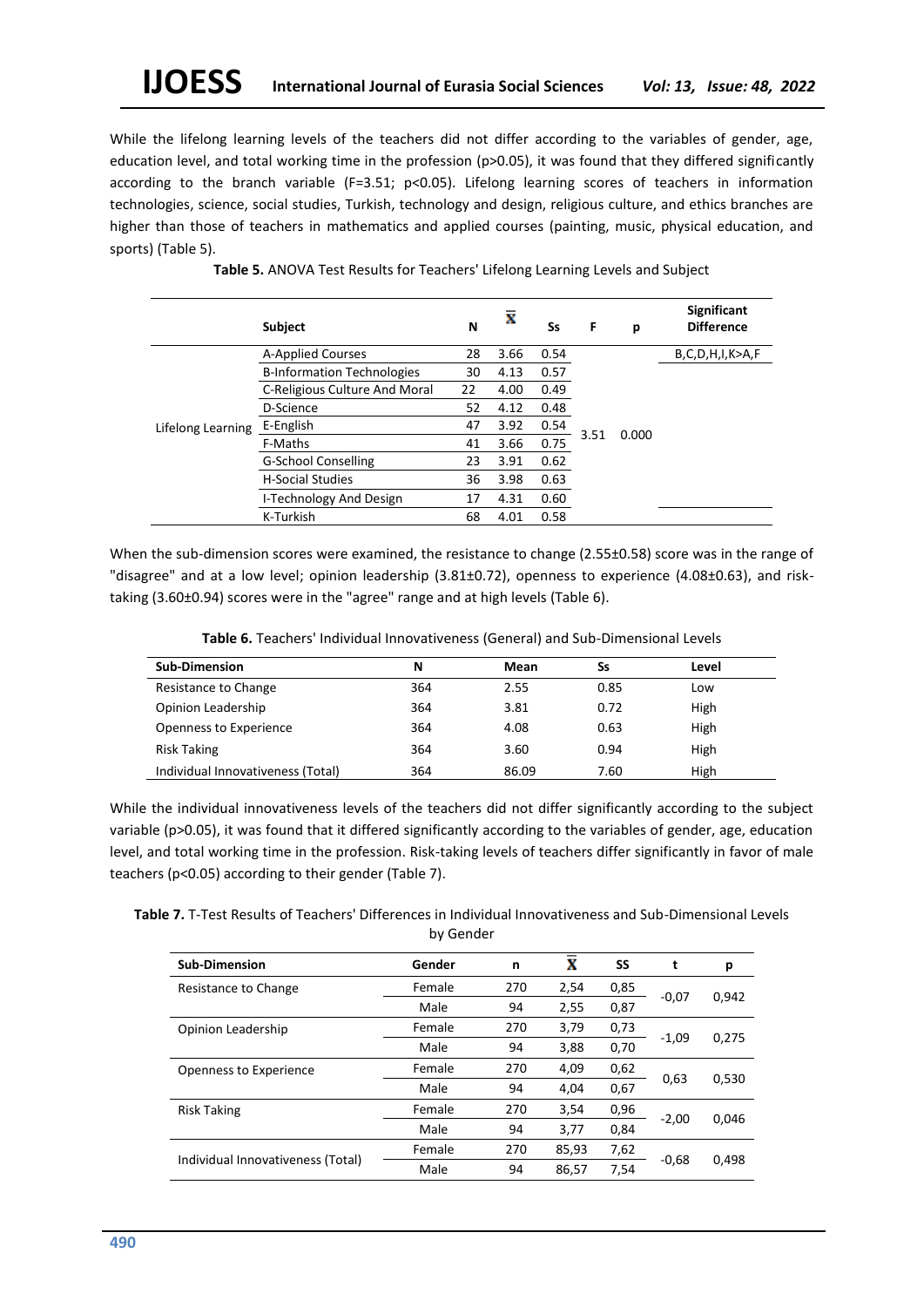While teachers' individual innovativeness levels did not differ significantly according to age in the dimensions of resistance to change, opinion leadership, and risk-taking (p>0.05); found to differ in the dimension of openness to experience (F=3.85; p<0.05). Openness to experience scores of teachers under the age of 40 was higher than those of teachers aged 41 and over (Table 8).

| <b>Sub-Dimension</b> |                       |     |       |      |      |       | <b>Significant</b> |
|----------------------|-----------------------|-----|-------|------|------|-------|--------------------|
|                      | <b>Age Groups</b>     | n   | X     | SS   | F    | р     | <b>Difference</b>  |
| Resistance to Change | A. 21-30 years        | 130 | 2,54  | 0,83 |      |       |                    |
|                      | B. 31-40 years        | 174 | 2,63  | 0,88 | 2,75 | 0,065 |                    |
|                      | C. 41 years and       |     |       |      |      |       |                    |
|                      | above                 | 60  | 2,33  | 0,79 |      |       |                    |
| Opinion Leadership   | A. 21-30 years        | 130 | 3,85  | 0,66 |      |       |                    |
|                      | B. 31-40 years        | 174 | 3,82  | 0,73 | 0,96 | 0,384 |                    |
|                      | C. 41 years and       |     |       |      |      |       |                    |
|                      | above                 | 60  | 3,70  | 0,82 |      |       |                    |
| Openness to          | A. 21-30 years        | 130 | 4,17  | 0,51 |      |       | A, B > C           |
| Experience           | B. 31-40 years        | 174 | 4,08  | 0,63 |      | 0,022 |                    |
|                      | C. 41 years and       |     |       |      | 3,85 |       |                    |
|                      | above                 | 60  | 3,86  | 0,83 |      |       |                    |
| <b>Risk Taking</b>   | A. 21-30 years        | 130 | 3,62  | 0,94 |      |       |                    |
|                      | B. 31-40 years        | 174 | 3,64  | 0,90 |      |       |                    |
|                      | C. 41 years and       |     |       |      | 0,75 | 0,474 |                    |
|                      | above                 | 60  | 3,47  | 1,03 |      |       |                    |
| Individual           | A. 21-30 years        | 130 | 86,78 | 6,67 |      |       |                    |
| Innovativeness       | <b>B.</b> 31-40 years | 174 | 86,17 | 7,54 |      | 0,224 |                    |
| (Total)              | C. 41 years and       |     |       |      | 1,50 |       |                    |
|                      | above                 | 60  | 84,37 | 9,32 |      |       |                    |

| <b>Table 8.</b> ANOVA Test Results for the Differentiation of Teachers' Individual Innovativeness and Sub-Dimensional |
|-----------------------------------------------------------------------------------------------------------------------|
| Levels by Age                                                                                                         |

While the individual innovativeness levels of the teachers did not differ according to their education levels in the dimensions of openness to experience and risk-taking (p>0.05); individual innovativeness (general), resistance to change and opinion leadership scores were found to differ according to education level (F=3.73; p<0.05). According to the LSD post hoc test conducted to determine the groups with differentiation, the individual innovativeness (general), resistance to change and opinion leadership scores of the postgraduate teachers, it was significantly higher than teachers with associate and undergraduate degrees (Table 9).

| <b>Sub-Dimension</b> |                        |     |       |       |      |       | <b>Significant</b> |
|----------------------|------------------------|-----|-------|-------|------|-------|--------------------|
|                      | <b>Education Level</b> | n   | X     | SS    | F    | р     | <b>Difference</b>  |
| Resistance to        | A-Associate degree     | 10  | 3,19  | 1,15  |      |       | A > B, C           |
| Change               | B-Bacholar             | 305 | 2,57  | 0,84  | 5,33 | 0,005 | B > C              |
|                      | C- Master and PhD      | 49  | 2,29  | 0,81  |      |       |                    |
| Opinion              | A-Associate degree     | 10  | 3,82  | 1,01  |      |       | C>A,B              |
| Leadership           | B-Bacholar             | 305 | 3,77  | 0,72  | 3,73 | 0,025 |                    |
|                      | C- Master and PhD      | 49  | 4,07  | 0,63  |      |       |                    |
| Openness to          | A-Associate degree     | 10  | 4,06  | 1,05  |      |       |                    |
| Experience           | B-Bacholar             | 305 | 4,06  | 0,64  | 0,84 | 0,434 |                    |
|                      | C- Master and PhD      | 49  | 4,20  | 0,49  |      |       |                    |
| <b>Risk Taking</b>   | A-Associate degree     | 10  | 3,85  | 1,03  |      |       |                    |
|                      | B-Bacholar             | 305 | 3,55  | 0,95  | 2,83 | 0,060 |                    |
|                      | C- Master and PhD      | 49  | 3,87  | 0,78  |      |       |                    |
| Individual           | A-Associate degree     | 10  | 85,91 | 11,34 |      |       | C>A,B              |
| Innovativeness       | B-Bacholar             | 305 | 85,67 | 7,60  | 3,26 | 0,040 |                    |
| (Total)              | C- Master and PhD      | 49  | 88,78 | 6,18  |      |       |                    |

| Table 9. ANOVA Test Results Regarding the Differences of Teachers' Individual Innovativeness and Sub- |
|-------------------------------------------------------------------------------------------------------|
| Dimensional Levels According to Education Levels                                                      |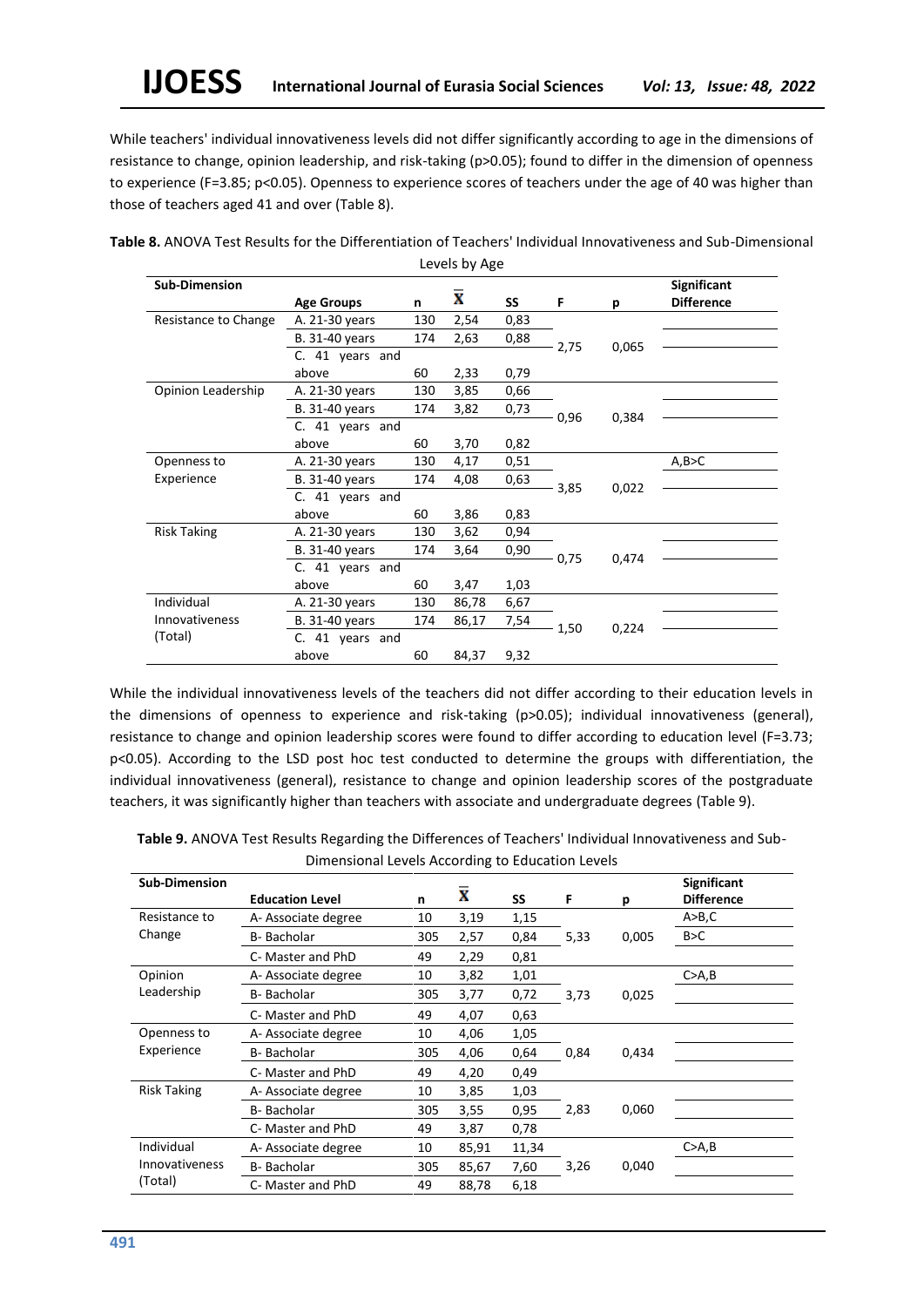While the scores of teachers' individual innovativeness (general), resistance to change, opinion leadership, and risk-taking do not differ according to their total working time in the profession, the resistance to change scores differ significantly (F=2.50; p<0.05). According to the LSD post hoc test conducted to identify the groups with differentiation, it was found that the openness to experience scores of the teachers with a total working time of 16-20 years in the profession was significantly higher than the teachers with a working period of 5 years or less in the profession (Table 10).

| <b>Sub-Dimension</b>         | <b>Tenure</b>         | n   | $\overline{\mathbf{x}}$ | SS   | F    | p     | <b>Significant</b><br><b>Difference</b> |
|------------------------------|-----------------------|-----|-------------------------|------|------|-------|-----------------------------------------|
|                              | A. Less than 1 year   | 32  | 2,43                    | 0,83 |      |       |                                         |
|                              | $B. 1-5$ years        | 94  | 2,59                    | 0,84 |      |       |                                         |
| Resistance to                | C. 6-10 years         | 122 | 2,56                    | 0,88 |      |       |                                         |
| Change                       | D. 11-15 years        | 58  | 2,68                    | 0,69 | 0,88 | 0,497 |                                         |
|                              | E. 16-20 years        | 33  | 2,42                    | 0,99 |      |       |                                         |
|                              | F. 21 years and above | 25  | 2,35                    | 0,97 |      |       |                                         |
|                              | A. Less than 1 year   | 32  | 3,74                    | 0,84 |      |       |                                         |
|                              | <b>B.</b> 1-5 years   | 94  | 3,80                    | 0,64 |      |       |                                         |
| Opinion                      | C. 6-10 years         | 122 | 3,84                    | 0,68 |      |       |                                         |
| Leadership                   | D. 11-15 years        | 58  | 3,72                    | 0,75 | 0,97 | 0,435 |                                         |
|                              | E. 16-20 years        | 33  | 4,02                    | 0,75 |      |       |                                         |
|                              | F. 21 years and above | 25  | 3,71                    | 0,88 |      |       |                                         |
|                              | A. Less than 1 year   | 32  | 3,94                    | 0,69 |      | 0,030 | $E > A$ , $B$                           |
|                              | B. 1-5 years          | 94  | 4,08                    | 0,56 |      |       |                                         |
| Openness to                  | C. 6-10 years         | 122 | 4,16                    | 0,58 |      |       |                                         |
| Experience                   | D. 11-15 years        | 58  | 3,90                    | 0,72 | 2,50 |       |                                         |
|                              | E. 16-20 years        | 33  | 4,27                    | 0,54 |      |       |                                         |
|                              | F. 21 years and above | 25  | 3,96                    | 0,83 |      |       |                                         |
|                              | A. Less than 1 year   | 32  | 3,77                    | 0,94 |      |       |                                         |
|                              | <b>B.</b> 1-5 years   | 94  | 3,57                    | 0,91 |      |       |                                         |
|                              | C. 6-10 years         | 122 | 3,65                    | 0,91 | 0,79 | 0,560 |                                         |
| <b>Risk Taking</b>           | D. 11-15 years        | 58  | 3,41                    | 0,86 |      |       |                                         |
|                              | E. 16-20 years        | 33  | 3,68                    | 1,12 |      |       |                                         |
|                              | F. 21 years and above | 25  | 3,58                    | 1,05 |      |       |                                         |
|                              | A. Less than 1 year   | 32  | 85,51                   | 8,41 |      |       |                                         |
|                              | <b>B.</b> 1-5 years   | 94  | 85,98                   | 6,53 |      |       |                                         |
| Individual<br>Innovativeness | C. 6-10 years         | 122 | 86,77                   | 7,21 | 1,94 |       |                                         |
| (Total)                      | D. 11-15 years        | 58  | 84,27                   | 7,98 |      | 0,087 |                                         |
|                              | E. 16-20 years        | 33  | 88,40                   | 8,26 |      |       |                                         |
|                              | F. 21 years and above | 25  | 85,18                   | 9,63 |      |       |                                         |

| Table 10. ANOVA Test Results Regarding the Differentiation of Teachers' Levels of Individual Innovativeness |  |
|-------------------------------------------------------------------------------------------------------------|--|
| and Sub-Dimensions by Tenure                                                                                |  |

As a result of the correlation analysis, lifelong learning and opinion leadership (r=0.48; p<0.05), openness to experience (r=0.48; p<0.05), risk-taking (r=0.31; p<0.05) sub-dimensions and general individual innovative behavior. A significant positive correlation was found between the score (r=0.53; p<0.05). A negative significant (r=-0.14; p<0.05) relationship was found between lifelong learning and the sub-dimension of resistance to change (Table 11).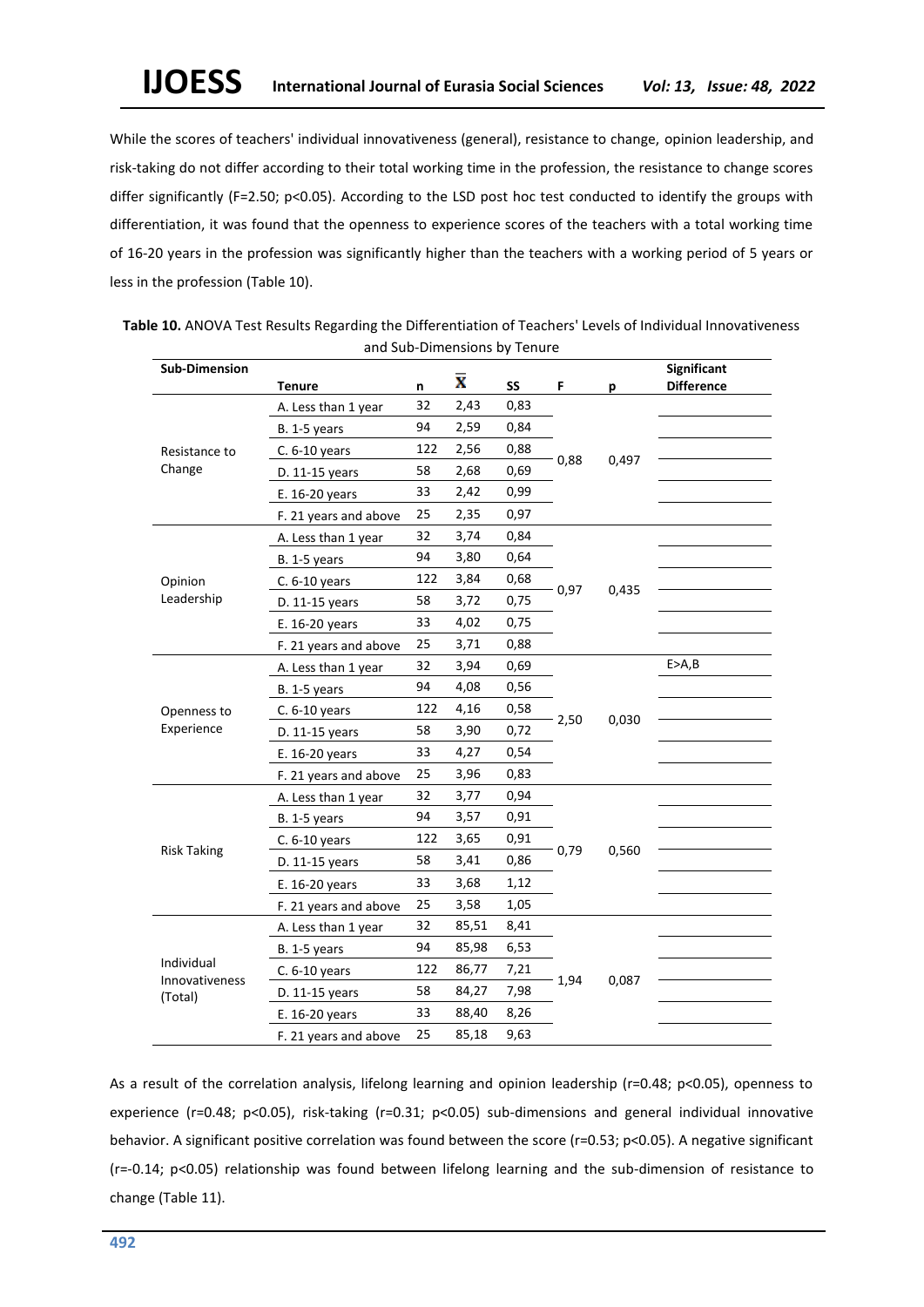| Diffiensional Levels                 |           |          |          |          |           |  |  |  |
|--------------------------------------|-----------|----------|----------|----------|-----------|--|--|--|
| Variable                             | า         | 3        | 4        | 5        | 6         |  |  |  |
| 1- Lifelong Learning                 | $-0.14**$ | $0.48**$ | $0.48**$ | $0.31**$ | $0.53**$  |  |  |  |
| 2- Resistance to Change              |           | $-0.02$  | $-0.11*$ | 0.02     | $-0.18**$ |  |  |  |
| 3- Opinion Leadership                |           | 1        | $0.71**$ | $0.49**$ | $0.88**$  |  |  |  |
| 4- Openness to Experience            |           |          |          | $0.57**$ | $0.90**$  |  |  |  |
| 5- Risk Taking                       |           |          |          |          | $0.71***$ |  |  |  |
| 6- Individual Innovativeness (Total) |           |          |          |          |           |  |  |  |

**Table 11.** The Results of Correlation Analysis of Lifelong Learning Levels and Individual Innovativeness and Sub-Dimensional Levels

Teachers' level of lifelong learning and resistance to change, one of the sub-dimensions of individual possessiveness, was 2% (F(1; 362)=7.713; p<0.05); opinion leadership by 23% (F(1; 362)=109.72; p<0.05); openness to experience 23% (F(1; 362)=111.27; p<0.05); risk taking 9% (F(1; 362)=37.48; p<0.05); The model of the effect on the total score of individual innovativeness at the rate of 27% is suitable (F(1; 362)=138.09; p<0.05) (Table 12).

**Table 12.** Regression Analysis Results on the Effect of Lifelong Learning on Individual Innovativeness and Its Sub-Dimensions

| sub-Dimensions              |                                   |                     |            |           |           |       |  |  |  |
|-----------------------------|-----------------------------------|---------------------|------------|-----------|-----------|-------|--|--|--|
| <b>Independent Variable</b> | <b>Dependent Variable</b>         | В                   | <b>SHB</b> | β         | t         | р     |  |  |  |
| Lifelong Learning           | Constant                          | 3,36                | 0,296      |           | 11,339    | 0,000 |  |  |  |
|                             | Resistance to Change              | $-0,205$            | 0,074      | $-0,144$  | $-2,777$  | 0,006 |  |  |  |
| $R2 = 0.021$                | ∆R2=0,018                         | $F(1; 362)=7,713$   | $p=0,006$  |           |           |       |  |  |  |
| Lifelong Learning           | Constant                          | 1,518               | 0,221      |           | 6,855     | 0,000 |  |  |  |
|                             | Opinion Leadership                | 0,579               | 0,055      | 0,482     | 10,475    | 0,000 |  |  |  |
| $R2 = 0,233$                | $\Delta$ R2=0,230                 | $F(1; 362)=109,725$ |            | p=0,000   |           |       |  |  |  |
| Lifelong Learning           | Constant                          | $-1,632$            | 0,099      |           | $-16,535$ | 0,000 |  |  |  |
|                             | Openess to Experience             | 0,260               | 0,025      | 0,485     | 10,549    | 0,000 |  |  |  |
| $R2 = 0,235$                | $\Delta$ R2=0,233                 | $F(1; 362)=111,273$ | p=0,006    |           |           |       |  |  |  |
| Lifelong Learning           | Constant                          | 1,707               | 0,313      |           | 5,457     | 0,000 |  |  |  |
|                             | <b>Risk Taking</b>                | 0,478               | 0,078      | 0,306     | 6,122     | 0,000 |  |  |  |
| R <sub>2</sub> =0,094       | ∆R2=0,091                         | $F(1; 362)=37,481$  |            | $p=0,000$ |           |       |  |  |  |
| Lifelong Learning           | Constant                          | $-7,306$            | 0,296      |           | $-24,656$ | 0,000 |  |  |  |
|                             | Individual Innovativeness (Total) | 0,869               | 0,074      | 0,525     | 11,751    | 0,000 |  |  |  |
| R <sub>2</sub> =0,276       | ∆R2=0,274                         | $F(1; 362)=138,093$ |            | p=0,000   |           |       |  |  |  |

### **CONCLUSION and DISCUSSION**

Individuals who can acquire the information needed for a solution in case of a problem, apply them, and put new ones on top of this information are lifelong learners (Polat & Odabaş, 2008). In the study, teachers' lifelong learning levels were found to be "high", similar to many studies in the literature (Çam & Üstün, 2016; Ayra & Kösterelioğlu, 2015; Ayaz & Ünal, 2016; Kılıç, 2015; Özçiftçi & Çakır, 2015; İleri, 2017; Bozkan, 2018; Kabal, 2019; Korkmaz, 2019; Gür Erdoğan, 2014; Yaman & Yazar, 2015; Ergün&Cömert Özata, 2016; Bulaç, 2019; Gedik, 2019; Hürsen, 2011; Aydın, 2020; Şahin et al., 2020; Kaya, 2018; Erdoğan, 2020). This finding can be interpreted as that teachers adopt the philosophy of lifelong learning and attach importance to their personal development, that they continually renew themselves to improve in their profession, and that they acquire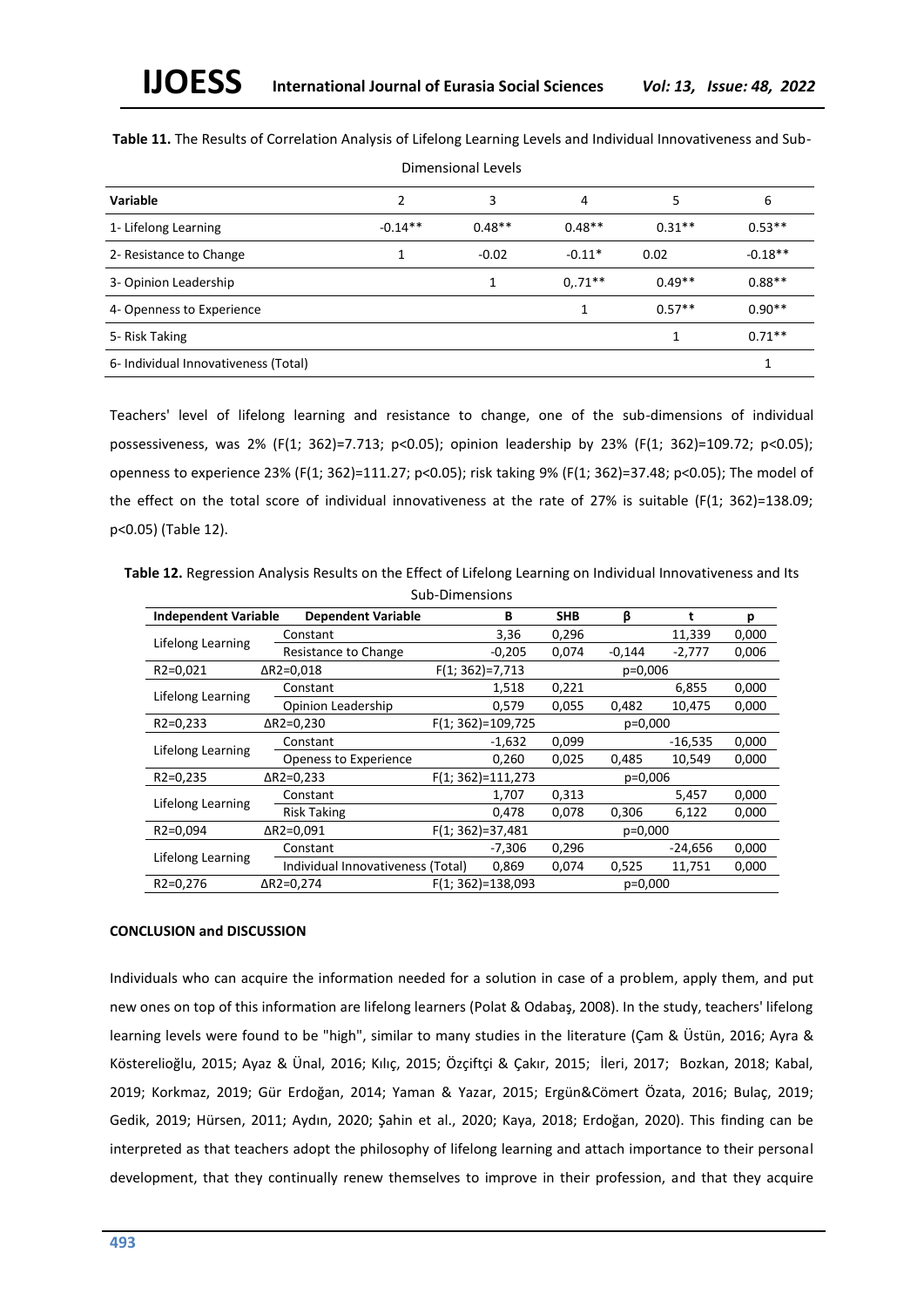new knowledge and skills. Adopting and implementing lifelong learning are important characteristics of individuals in information societies (Demiralay & Karadeniz, 2008).

While the lifelong learning levels of the teachers did not differ according to the variables of gender, age, education level, and total working time in the profession, it was found to differ according to the branch variable. The lifelong learning scores of teachers in the branches of information technologies, science, social studies, Turkish, technology and design, and religious culture and ethics are higher than the scores of teachers in mathematics and applied courses (painting, music, physical education, and sports). It can be said that the teachers' being in different branches and graduating from different departments make a difference in their willingness to acquire new knowledge and skills and their lifelong learning levels. This difference may also be due to the differences in the need for new learning depending on the branch.

The study found that teachers' individual innovativeness levels were at a "high" level. When the literature is examined, it is seen that there are similar findings. (Kılıçer, 2011; Yılmaz Öztürk, 2015; Aktaş, 2020; Atlı, 2019; Sadıç, 2019; Bozkurtlar Peçe, 2020; Yılmaz, 2019; Yılmaz, 2018; Keskin, 2021; Yoz, 2020; Uysal Kara, 2019; Yapıcı, 2016; Safa, 2019; Kayasandık, 2017; Mülhim, 2018; Köroğlu, 2014; Özbek, 2014; Yıldız, 2019; Özgür, 2013; Kılıç, 2015; Solmaz, 2019). When the sub-dimensions of individual innovativeness are examined, it is seen that teachers' openness to experience, opinion leadership, and risk-taking scores are at high levels; It was concluded that the resistance to change scores was at a low level. This finding is in parallel with the previous research results (Kılıçer, 2011; Yılmaz, 2019; Güngör, 2019; Çetin, 2017; İlhan Fındıkoğlu, 2019; Yoz, 2020; Özgür, 2013; Tuysuz, 2017; Yılmaz, 2018; Solmaz, 2019). The highest scores for openness to experience and the lowest for resistance to change can be interpreted as teachers' willingness to explore and experience innovations.

As a result of the research, it was determined that the individual innovativeness levels of the teachers did not differ according to the variables of gender, age, branch and total working time in the profession; however, it was found that the individual innovativeness scores of the teachers studying at the graduate level were higher than the scores of the teachers with associate and undergraduate degrees. The increase in the level of education increases the interest in innovations; It can be interpreted as supporting qualities such as being more willing to accept and implement innovations.

In the risk-taking sub-dimension of individual innovativeness, male teachers; In the sub-dimension of openness to experience, teachers under the age of 40 and with 16-20 years of working time were found to have higher scores than the others in the resistance to change and opinion leadership sub-dimensions. It is thought that female teachers are more cautious than male teachers, more cautious in the decision-making process, more skeptical, and prejudiced against uncertainties, so they can take risks more difficult. It can be said that teachers in the young age group are open to innovations, can adopt differences without prejudice, and are eager to experience new ideas. In addition, it can be interpreted as the fact that teachers trust their knowledge, practices, and methods more in later ages and that they have a fixed-line that is taken for granted. The increase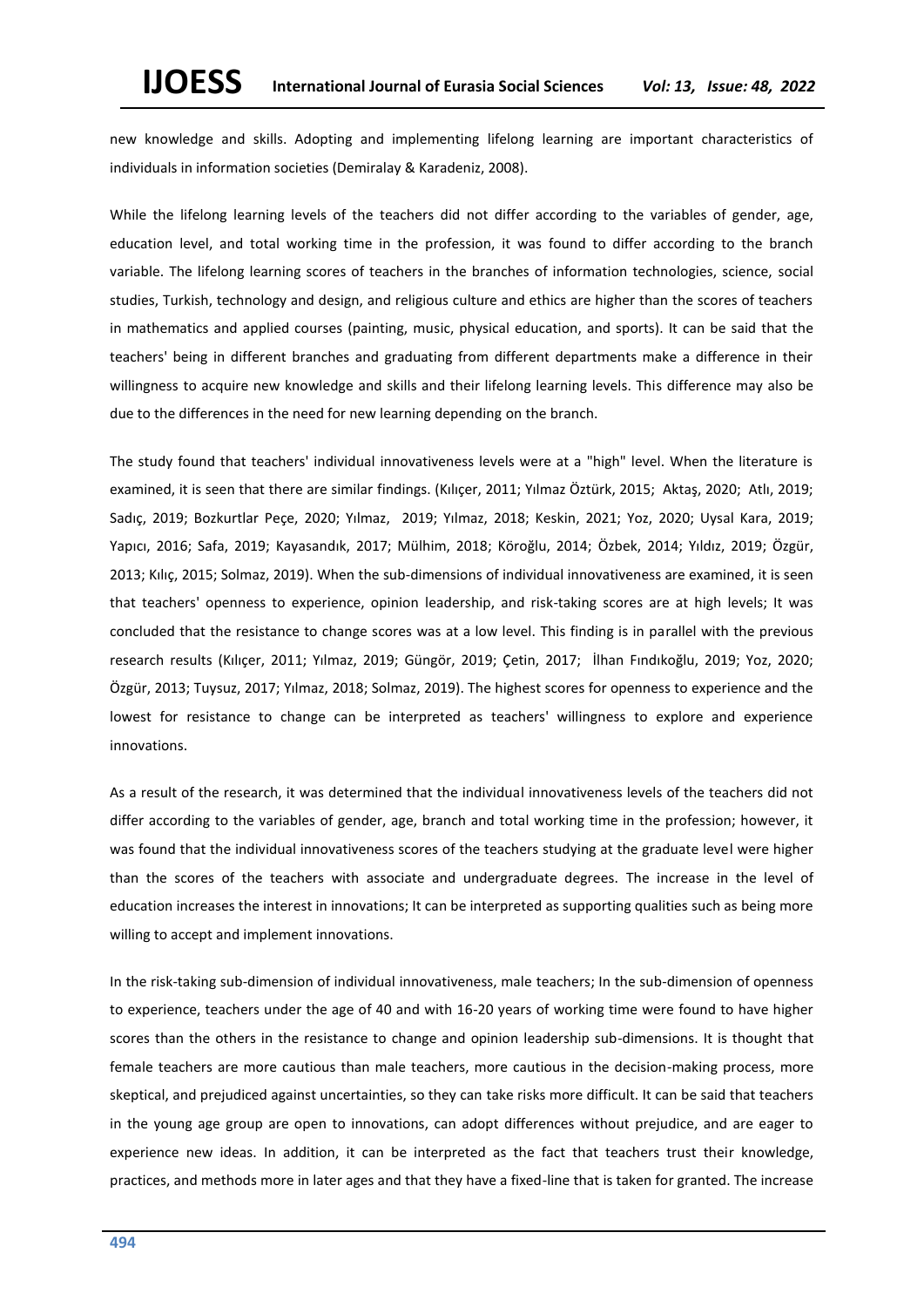in the total working time of teachers in the profession may have contributed positively to the ability to create more productive workspaces, gain new experiences, and pioneer ideas.

A positive and significant relationship was found between teachers' lifelong learning levels and individual innovativeness total score, resistance to change, opinion leadership, openness to experience, and risk-taking sub-dimensions. This finding is in line with the findings of Beşkaya (2017), Öztürk Yurtseven and Aldan Karademir (2017), Mülhim (2018) and Yüksel (2020). Erdogan and Ayanoglu (2021) found a significant, positive, and moderate relation between lifelong learning tendencies and innovative behavior of school administrators and teachers. Mülhim (2018) concludes that there is a significant, positive, and moderate relation between lifelong learning tendencies of teacher candidates and individual innovativeness levels, while Yılmaz and Beşkaya (2018) state that there is a significant, positive, and moderate relation between lifelong learning tendencies of school administrators and individual innovativeness levels. Teachers' level of lifelong learning, resistance to change, one of the sub-dimensions of individual possessiveness, was 2%; opinion leadership by 23%; experience gap of 23%; risk-taking 9%; explains the total score of individual innovativeness by 27%. Öztürk Yurtseven Aldan Karademir (2017) infer that the lifelong learning trends of teacher candidates predict individual innovativeness levels by 30%. Adıgüzel, Kaya, Balay and Göçen (2014) determine that there is a moderate positive relationship between the teacher candidates' individual innovativeness levels and their attitudes towards learning. Yavuz Konokman, Demircioğlu, and Akay (2016) conclude that the level of innovation of faculty members is effective in their attitudes towards European Union Lifelong Learning projects. Unlike these results, in a study by Kılıç (2015), it is stated that there is no significant relationship between teachers' lifelong learning trends and individual innovativeness levels.

### **RECOMMENDATIONS**

The findings obtained from the research and suggestions given to practitioners, decision-makers and researchers are listed below:

1. Since the level of individual innovativeness and resistance to change and opinion leadership in the subdimensions has been found in favor of postgraduate teachers, teachers can be encouraged for postgraduate education and supported by their institutions.

2. According to the research results, since teachers' lifelong learning levels in mathematics and applied courses (painting, music, physical education, and sports) are low, they can organize seminars and in-service training for these branches.

3. Seminars, in-service training, and activities can be organized for female teachers that will raise their features such as planning the future, experiencing the new, entrepreneurship, and taking risks.

4. Activities and programs that increase openness to experience can be organized for teachers with higher age groups, and they can be included in projects in different fields.

5. It is recommended to create a school climate based on lifelong learning in schools where individual innovativeness has a key role, especially in project schools.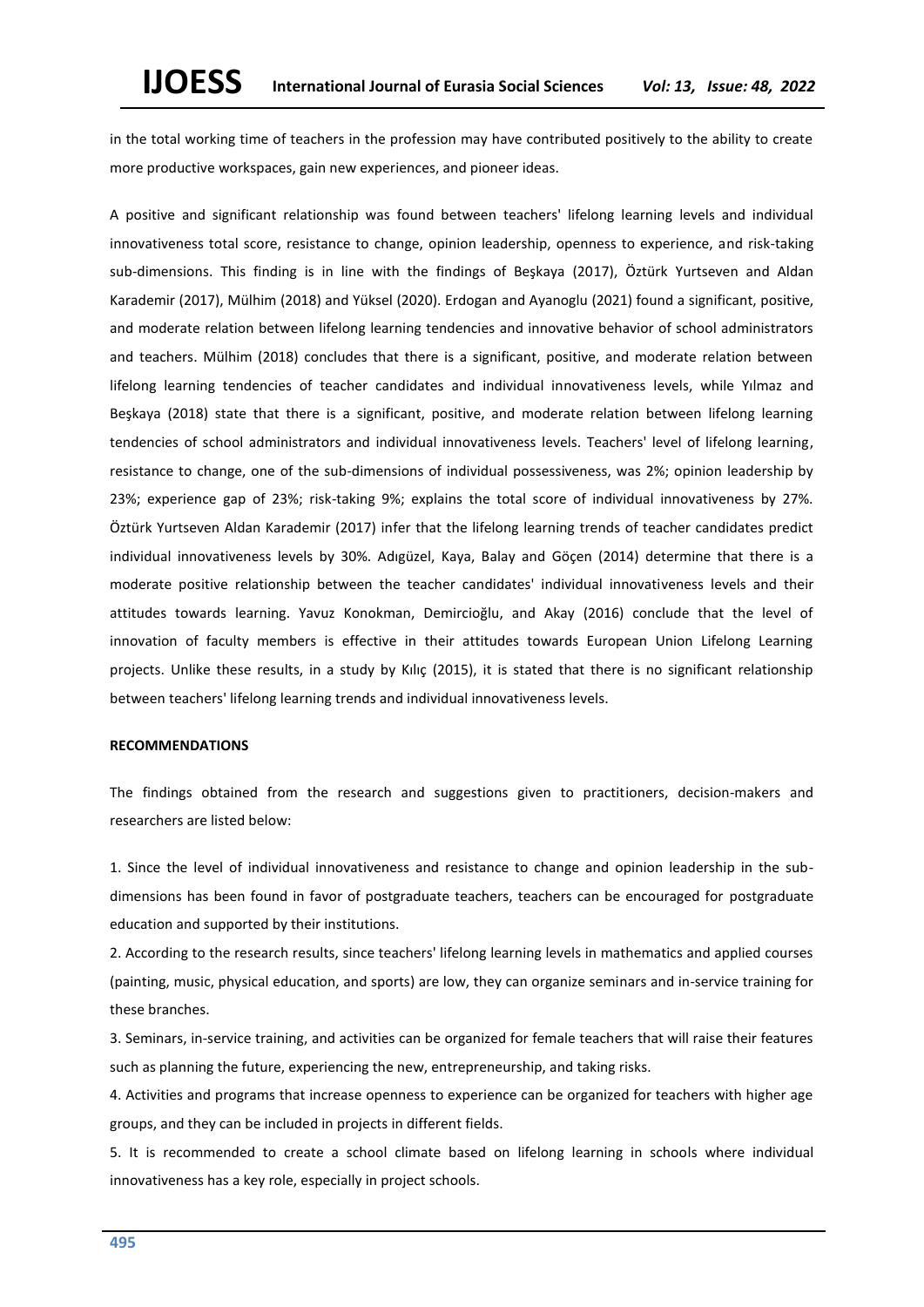6. Qualitative research can be conducted to understand and examine teachers with a high lifelong learning level.

7. Comparative studies on teachers' lifelong learning and individual innovativeness can be conducted in different countries.

## **ETHICAL TEXT**

"In this article, journal writing rules, publication principles, research and publication ethics rules, journal ethics rules have been followed. Responsibility for any violations that may arise regarding the article belongs to the authors. Ethics committee approval of the article was obtained by Istanbul Sabahattin Zaim University/Ethics Committee with the decision dated 11.02.2021 and numbered 2021/2.

**Authors Contribution Rate:** The contribution rate of the authors to this article is 50%, 50%.

## **REFERENCES**

- Adıgüzel, A., Kaya, A., Balay R. & Göçen, A. (2014). The relationship between teacher candidates' individual innovativeness and their learning attitudes. *Milli Eğitim Dergisi, 204, 135*-154.
- Aksoy, M. (2013). Kavram olarak hayat boyu öğrenme ve hayat boyu öğrenmenin Avrupa Birliği serüveni. *Bilig/Türk Dünyası Sosyal Bilimler Dergisi,* 64: 23-48.
- Aktaş, Z. (2020). *Ortaokul matematik öğretmenlerinin eğitim bilişim ağını kullanma durumları ve bireysel yenilikçilik özellikleri* [Unpublished master's thesis]. Yıldız Teknik Üniversitesi, Fen Bilimleri Enstitüsü.
- Atlı, Y. (2019). *Sınıf öğretmenlerinin bireysel yenilikçilik özellikleri ile derste teknoloji kullanımına yönelik eğilimleri arasındaki ilişkinin incelenmesi*[Unpublished master's thesis]. Uşak Üniversitesi, Sosyal Bilimler Enstitüsü.
- Ayaz, C. & Ünal, F. (2016). Öğretmenlerin yaşam boyu öğrenme eğilimlerinin bazı değişkenler açısından incelenmesi. *Journal of International Social Research, 9*(44), 847-856.
- Aydın, Ş. (2020). *Öğretmenlerin yaşam boyu öğrenme eğilimleri ile kültürel sermayelerinin bazı değişkenler açısından incelenmesi*[Unpublished master's thesis]. Çukurova Üniversitesi, Sosyal Bilimler Enstitüsü.
- Ayra, M. & Kösterelioğlu, İ. (2015). Öğretmenlerin yaşam boyu öğrenme eğilimlerinin mesleki öz yeterlik algıları ile ilişkisi. *Education Sciences, 10*(1), 17-28.
- Beşkaya, Y. M. (2017). *Eğitim yöneticilerinin yaşam boyu öğrenme eğilimleri ile bireysel yenilikçilik düzeylerinin incelenmesi*[Unpublished master's thesis]. Bartın Üniversitesi, Eğitim Bilimleri Fakültesi.
- Bozkan, E. (2018). *Öğretmenlerin yaşam boyu öğrenmelerini etkileyen faktörler ile mobil öğrenmeye ilişkin tutumları arasındaki ilişki (sakarya ili örneği)*[Unpublished master's thesis]. Sakarya Üniversitesi, Eğitim Bilimleri Enstitüsü, Sakarya.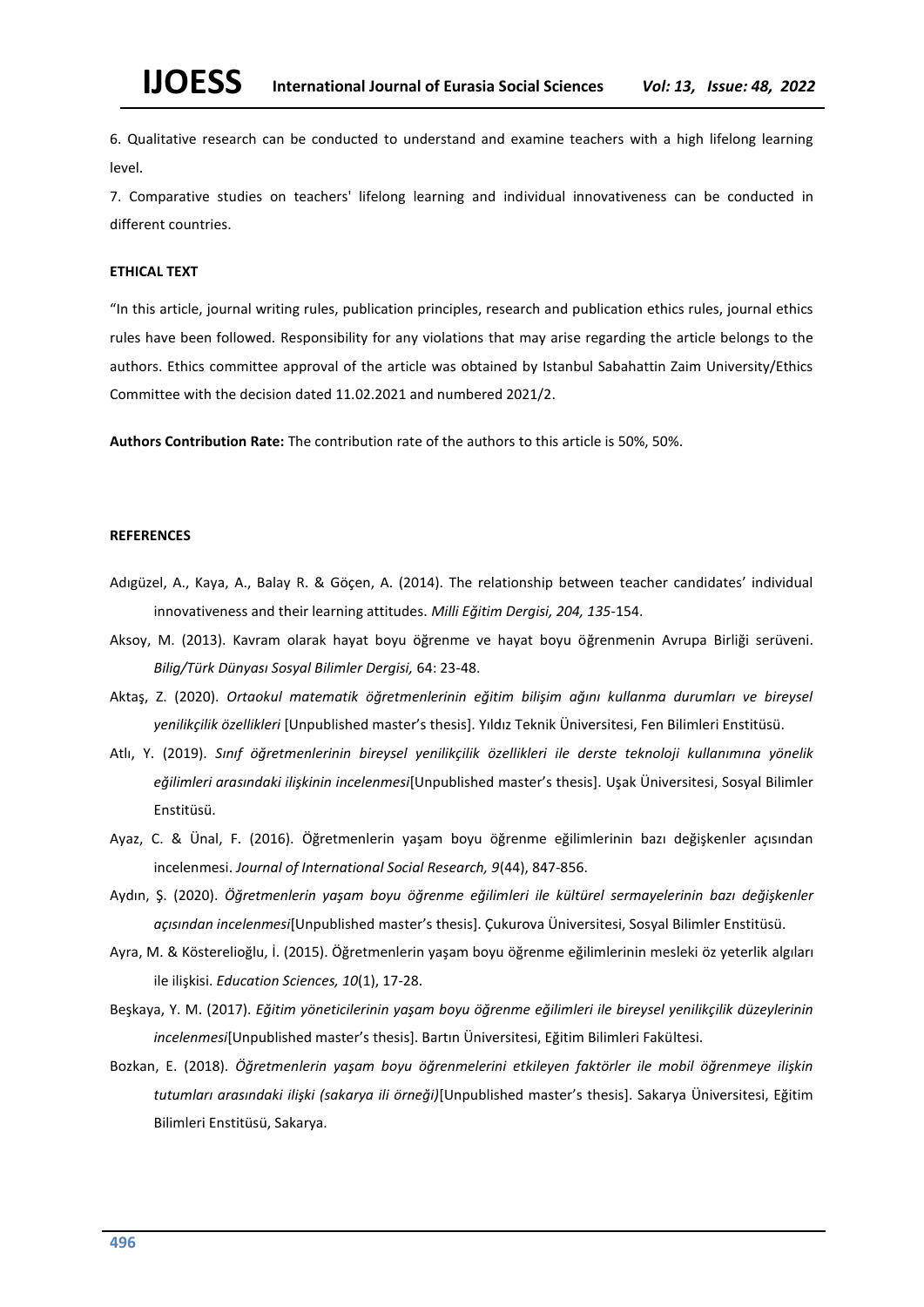- Bozkurtlar Peçe, S. (2020). *Öğretmenlerin "seç – katıl – öğren hizmet içi eğitim teknolojileri programı"nı değerlendirmesi ve katılımlarının bireysel yenilikçilik özelliklerine göre incelenmesi*[Unpublished master's thesis]. Bahçeşehir Üniversitesi.
- Budak, Y. (2009). Yaşamboyu öğrenme ve ilköğretim programlarının hedeflemesi gereken insan tipi. *Gazi University Journal of Gazi Educational Faculty (GUJGEF), 29*(3), 693-708.
- Bulaç, E. (2019). *Öğretmen adaylarının yaşam boyu öğrenme eğilimlerinin incelenmesi*[Unpublished master's thesis]. Amasya Üniversitesi, Sosyal Bilimler Enstitüsü.
- Büyüköztürk, Ş., vd. (2013). *Bilimsel araştırma yöntemleri (11.basım),* PegemA.
- Celep, C. (2003). *Halk eğitim*. Anı Yayıncılık.
- Choi, J. N. (2004). Individual and contextual dynamics of ınnovation-use behavior in organizations. *Human Performance, 17*(4): 397- 414.
- Çam, E. & Üstün, A. (2016). Öğretmenlerin mesleki tutumları ile yaşam boyu öğrenme eğilimleri arasındaki ilişki. *Hitit Üniversitesi Sosyal Bilimler Enstitüsü Dergisi, 9* (1), 461-477.
- Çetin, D. (2017). *Okul yöneticilerinin teknostres algıları ile bireysel yenilikçilik özellikleri arasındaki ilişkinin incelenmesi (Edirne ili örneği)* [Unpublished master's thesis]. Trakya Üniversitesi, Sosyal Bilimler Enstitüsü.
- Demiralay, R. & Karadeniz, Ş. (2008). İlköğretimde yaşam boyu öğrenme için bilgi okuryazarlığı becerilerinin geliştirilmesi. *Cypriot Journal of Educational Sciences, 2*(6), 92.
- Demirel, M. (2008). Yaşam boyu öğrenmenin anahtarı: öğrenmeyi öğrenme. *2. Ulusal Eğitim Psikolojisi Sempozyumu, 22-23 Mart 2008.* Kültür Üniversitesi.
- Devlet Planlama Teşkilatı [DPT]. (2001). Özel ihtisas komisyonu raporu: hayatboyu eğitim veya örgün olmayan eğitim. Sekizinci Beş Yıllık Kalkınma Planı.
- Engin, M., Kör, H. & Erbay, H. (2017). Yaşam boyu öğrenme ölçeği Türkçe uyarlama çalışması. *Kastamonu Eğitim Dergisi, 25*(4), 1561-1572.
- Erdoğan, D. (2020). *Türkçe dersi öğretmen adaylarının 21. yüzyıl becerileri ile yaşam boyu öğrenme eğilimleri arasındaki ilişkinin incelenmesi*[Unpublished master's thesis]. Zonguldak Bülent Ecevit Üniversitesi, Sosyal Bilimler Enstitüsü.
- Erdogan, D. G., & Ayanoglu, Ç. (2021). The Examination of Relationship between Lifelong Learning Trends of School Administrators and Teachers, and Their Innovative and Entrepreneurial Behavior Levels. *International Journal of Progressive Education, 17(*2), 331-351.
- Ergün, S. & Cömert Özata, S. (2016). Okul öncesi öğretmenliği bölümüne devam eden öğrencilerin yaşam boyu öğrenme eğilimleri. *International Journal of Human Science, 13*(1), 1851-1861.
- European Council [EC]. (2000). *Lisbon European Council 23 and 24 March 2000. Presidency Conclusions.* Lisbon. https://www.ab.gov.tr/files/ardb/evt/1 avrupa\_birligi/1\_4\_zirveler\_1985\_sonrasi/2000\_3\_lizbon\_zirve [si\\_baskanlik\\_sonuc\\_bildirgesi\\_en.pdf](https://www.ab.gov.tr/files/ardb/evt/1_avrupa_birligi/1_4_zirveler_1985_sonrasi/2000_3_lizbon_zirvesi_baskanlik_sonuc_bildirgesi_en.pdf) Access date: 01.03.2021.
- Gedik, G. (2019). *Sınıf öğretmenlerinin yaşam boyu öğrenme eğilimlerinin incelenmesi (manisa-demirci ilçesi örneği)*[Unpublished master's thesis]. Manisa Celal Bayar Üniversitesi, Sosyal Bilimler Enstitüsü.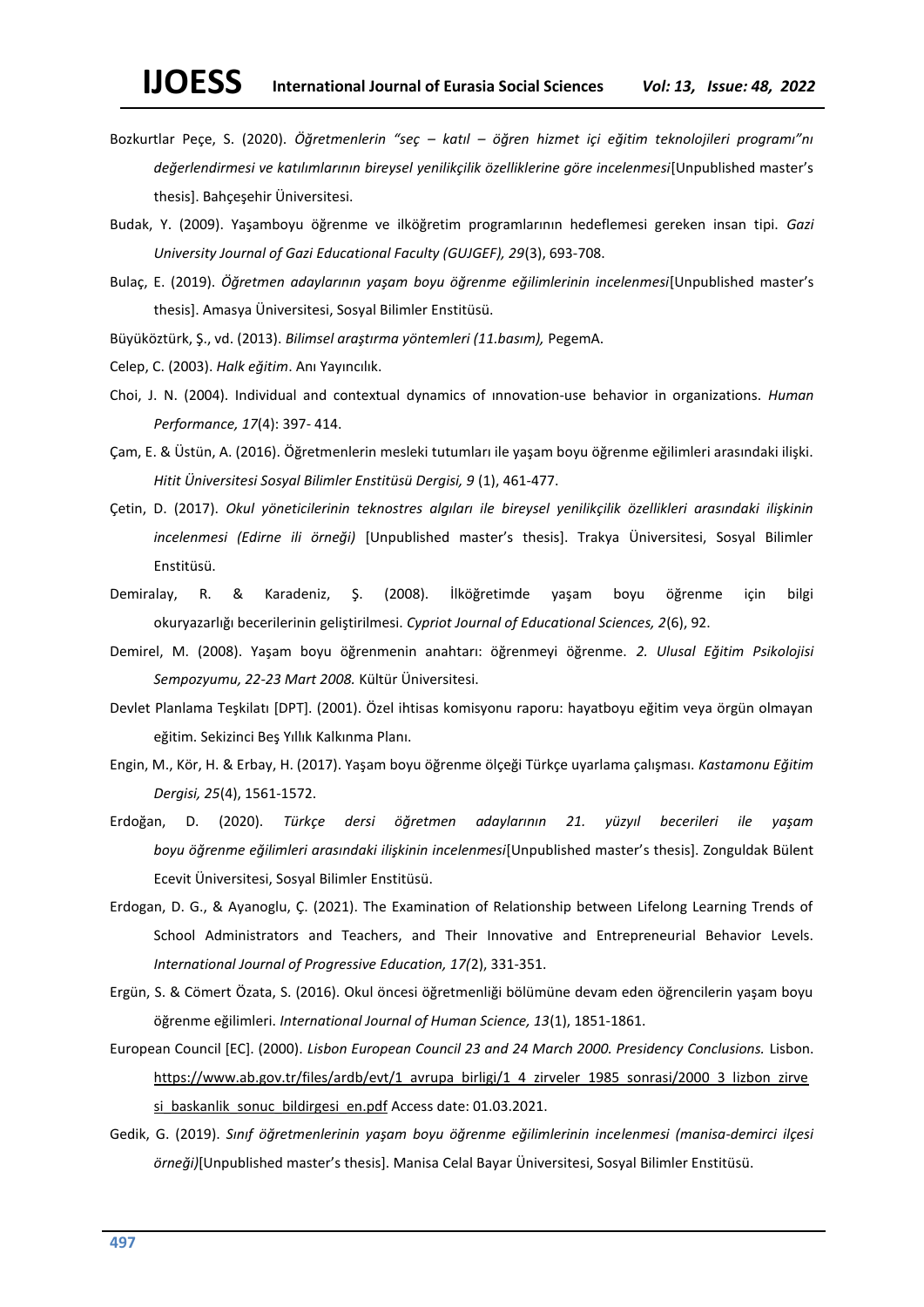- Güngör, N. B. (2019). *Beden eğitimi ve spor öğretmenlerinin bireysel yenilikçilik düzeyinin öğretmen profesyonelizmine olan etkisinde bilişsel esnekliğin aracılık rolü*[Unpublished doctoral thesis]. Gazi Üniversitesi, Eğitim Bilimleri Enstitüsü.
- Gür Erdoğan, D. (2014). *Öğretmen adaylarının yaşam boyu öğrenme eğilimlerine etki eden faktörler*[Unpublished master's thesis]. Abant İzzet Baysal Üniversitesi, Eğitim Bilimleri Enstitüsü.
- Hürsen, Ç. (2011). *Öğretmenlerin yaşam boyu öğrenme yaklaşımına yönelik görüş-tutum ve yeterlik algılarının değerlendirilmesi*[Unpublished doctoral thesis]. Yakın Doğu Üniversitesi, Eğitim Bilimleri Enstitüsü.
- İleri, S. (2017). *Din kültürü ve ahlak bilgisi öğretmenlerinin yaşam boyu öğrenme eğilimleri ve hayat boyu öğrenme faaliyetlerine katılım düzeyleri (karşıyaka-bayraklı örneklemi)*[Unpublished master's thesis]. Dokuz Eylül Üniversitesi, Sosyal Bilimler Enstitüsü.
- İlhan Fındıkoğlu, D. (2019). *Öğretmen adaylarının bireysel yenilikçilik profilleri, öğretme-öğrenme anlayışları ve yapılandırmacı öğrenme ortamlarını değerlendirmeleri arasındaki ilişki*[Unpublished master's thesis]. Yıldız Teknik Üniversitesi, Sosyal Bilimler Enstitüsü.
- Kabal, D. (2019). *Öğretmenlerin yaşam boyu öğrenme eğilimleri ve mutluluk düzeyleri üzerine bir çalışma (kocaeli örneği)*[Unpublished master's thesis]. Sakarya Üniversitesi, Eğitim Bilimleri Enstitüsü.
- Karasar, N. (2012). *Bilimsel araştırma yöntemi (23. basım),* Nobel Yayınları.
- Kaya, K. (2018). *Öğretmenlerin bilimsel epistemolojik inançları ile yaşam boyu öğrenme yeterlikleri arasındaki ilişki*[Unpublished master's thesis]. Van Yüzüncü Yıl Üniversitesi, Eğitim Bilimleri Enstitüsü.
- Kayasandık, A. E. (2017) Öğretmenlerin bireysel yenilikçilik ve değişime hazır olmalarının algılanan örgütsel destek ile ilişkisi. *Akademik Sosyal Araştırmalar Dergisi. 5*(54), 511-527.
- Keskin, F. N. (2021). *Fen bilimleri öğretmenlerinin bireysel yenilikçilik düzeylerinin incelenmesi*[Unpublished master's thesis]. Kastamonu Üniversitesi, Fen Bilimleri Enstitüsü.
- Kılıç, H. (2015). *). Primary subject teachers' individual innovativeness levels and lifelong learning tendencies: within Denizli province* [Unpublished master's thesis]. Pamukkale Üniversitesi, Eğitim Bilimleri Enstitüsü.
- Kılıçer, K. (2011). *Bilgisayar ve öğretim teknolojileri eğitimi öğretmen adaylarının bireysel yenilikçilik profilleri*[Unpublished doctoral thesis]. Anadolu University Educational Sciences Institute.
- Kılıçer, K. & Odabaşı, H.F., (2010). Bireysel yenilikçilik ölçeği (byö): türkçeye uyarlama, geçerlik ve güvenirlik çalışması. *Hacettepe Üniversitesi Eğitim Fakültesi Dergisi, 38,* 150-164.
- Korkmaz, Ç. (2019). *Sınıf öğretmenlerinin yaşam boyu öğrenme eğilimleri ile yaşam ve 21. yüzyıl öğreten beceri düzeyleri arasındaki ilişki*[Unpublished master's thesis]. Afyon Kocatepe Üniversitesi, Sosyal Bilimler Enstitüsü.
- Köroğlu, A. Y. (2014). *Okul öncesi öğretmenlerinin ve öğretmen adaylarının bilişim teknolojileri özyeterlik algıları, teknolojik araç gereç kullanım tutumları ve bireysel yenilikçilik düzeylerinin incelenmesi*[Unpublished master's thesis]. Gazi Üniversitesi, Eğitim Bilimleri Enstitüsü.
- Kutlu, E. (2000). *Bilgi toplumunda kalkınma stratejileri,* A.Ü.İ.İ.B.F. Yayınları.
- Midgley, D. F. & Dowling, G. R. (1978). Innovativeness: The concept and its measurement. *Journal of Consumer Research, 4*(4): 229-242.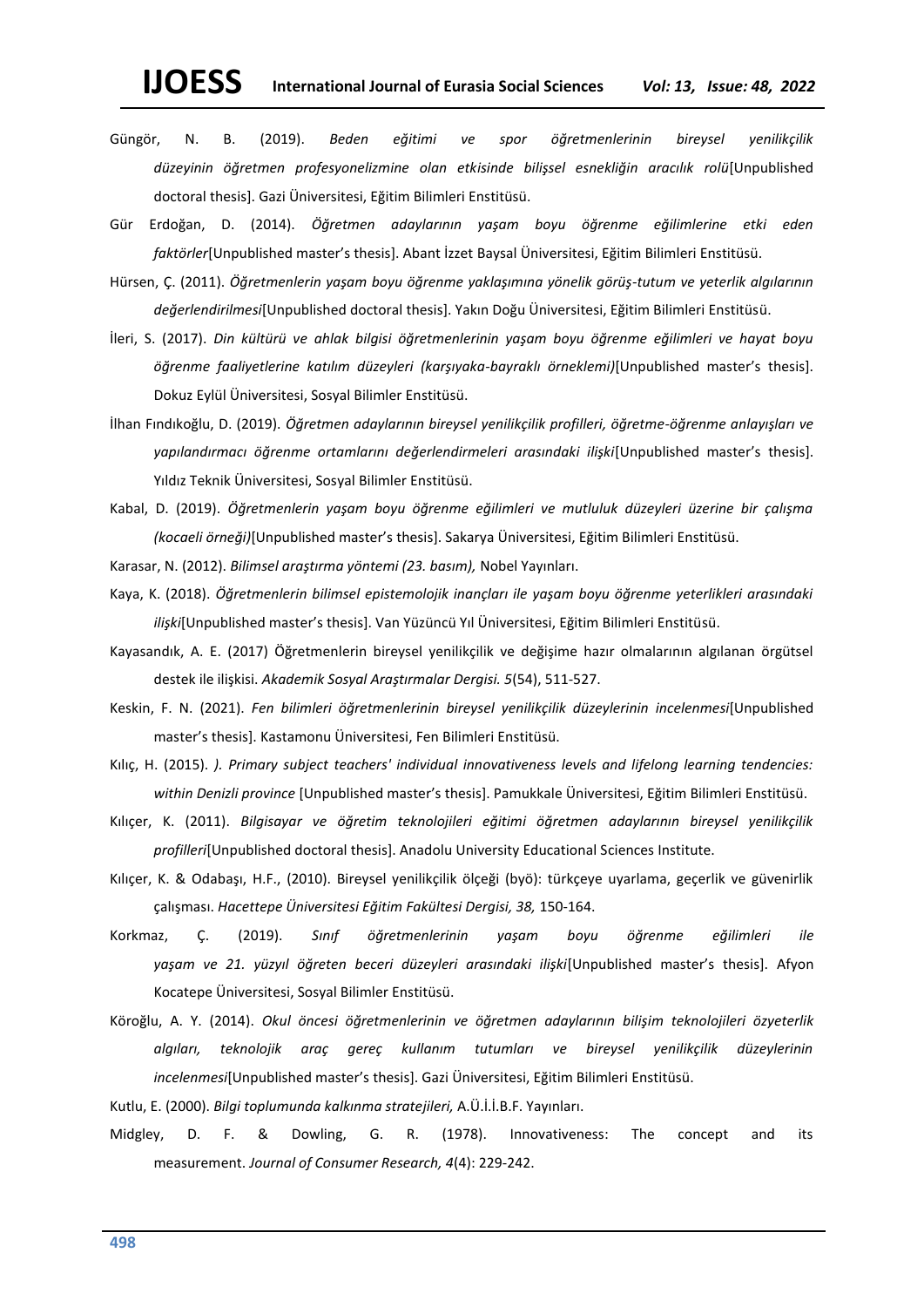Milli Eğitim Bakanlığı [MEB]. (2019). *İstanbul Valiliği Küçükçekmece Ilçe Millî Eğitim Müdürlüğü 2019– 2023 stratejik planı.* 

[http://kucukcekmece.meb.gov.tr/meb\\_iys\\_dosyalar/2019\\_12/27105736\\_StratejikPlan2019-2023](http://kucukcekmece.meb.gov.tr/meb_iys_dosyalar/2019_12/27105736_StratejikPlan2019-2023) 01.03.2021.

- Mülhim, M. A. (2018). *Examination of individual innovation levels and lifelong learning trends of students with physical education and sports high school students: Bartın University example,* [Unpublished master's thesis]. Bartın Üniversitesi, Eğitim Bilimleri Enstitüsü.
- Özbek, A. (2014). *Öğretmenlerin yenilikçilik düzeylerinin tpab yeterlikleri üzerindeki etkisinin incelenmesi*[Unpublished master's thesis]. Necmettin Erbakan Üniversitesi, Eğitim Bilimleri Enstitüsü.
- Özçiftçi, M., & Çakır, R. (2015). Öğretmenlerin yaşam boyu öğrenme eğilimleri ve eğitim teknolojisi standartları özyeterliklerinin incelenmesi. *Eğitim Teknolojisi Kuram ve Uygulama, 5*(1), 1-19.
- Özgür, H. (2013). Bilişim teknolojileri öğretmen adaylarının eleştirel düşünme eğilimleri ile bireysel yenilikçilik özellikleri arasındaki ilişkinin çeşitli değişkenler açısından incelenmesi. *Mersin Eğitim Fakültesi Dergisi, 9*(2), 409-420.
- Öztürk Yurtseven, G. & Aldan Karademir, Ç. (2017). Individual ınnovativeness levels and lifelong learning tendencies of preservice teachers in pedagogical formation training certificate program. *Eğitim Bilimleri Araştırmaları Dergisi, 7*(2), 171-188.
- Polat, C. & Odabaş, H. (2008, March 27-30). *Bilgi toplumunda yaşam boyu öğrenmenin anahtarı: bilgi okuryazarlığı.* International Symposium on Globalization, Democratization and Turkey Proceedings, Antalya-Turkey.
- Rogers, E. M. (1995). *Diffusion of ınnovations (4th edition).* The Free Press.
- Safa, B. S. (2019). *Sınıf öğretmenlerinin eğitim teknolojileri kullanım düzeylerinin bireysel yenilikçilik özellikleri açısından incelenmesi*[Unpublished master's thesis]. Adnan Menderes Üniversitesi, Sosyal Bilimler Enstitüsü.
- Sadıç, T. (2019). *Lise öğretmenlerinin bireysel yenilikçilik algıları, eğitim araştırmalarına yönelik tutumları ile araştırma yeterlilikleri arasındaki ilişki*[Unpublished master's thesis]. Yıldız Teknik Üniversitesi, Sosyal Bilimler Enstitüsü.
- Scott, S.G. & Bruce, R.A. (1994). Determinants of ınnovative behavior: a path model of ındividual ınnovation in the workplace, *Academy of Managemengt Journal,* 37(3): 580-607.
- Solmaz, İ. (2019). *Öğretmenlerin bireysel yenilikçilik düzeyleri ile teknopedagojik eğitim yeterlikleri arasındaki ilişki*[Unpublished master's thesis]. Sakarya Üniversitesi, Eğitim Bilimleri Enstitüsü, Sakarya.
- Şahin, Ü., Sarıtaş, E. & Çatalbaş, G. (2020). Sınıf öğretmeni adaylarının yaşam boyu öğrenme eğilimleri. *Pamukkale Üniversitesi Eğitim Fakültesi Dergisi, 48*, 374-389.
- Tabak, A., Erkuş, A. & Meydan, C.H. (2010). Denetim odağı ve yenilikçi birey davranışları arasındaki ilişkiler: belirsizliğe tolerans ve risk almanın aracılık etkisi. *Anadolu Üniversitesi Sosyal Bilimler Dergisi,* 10(1): 159–176.